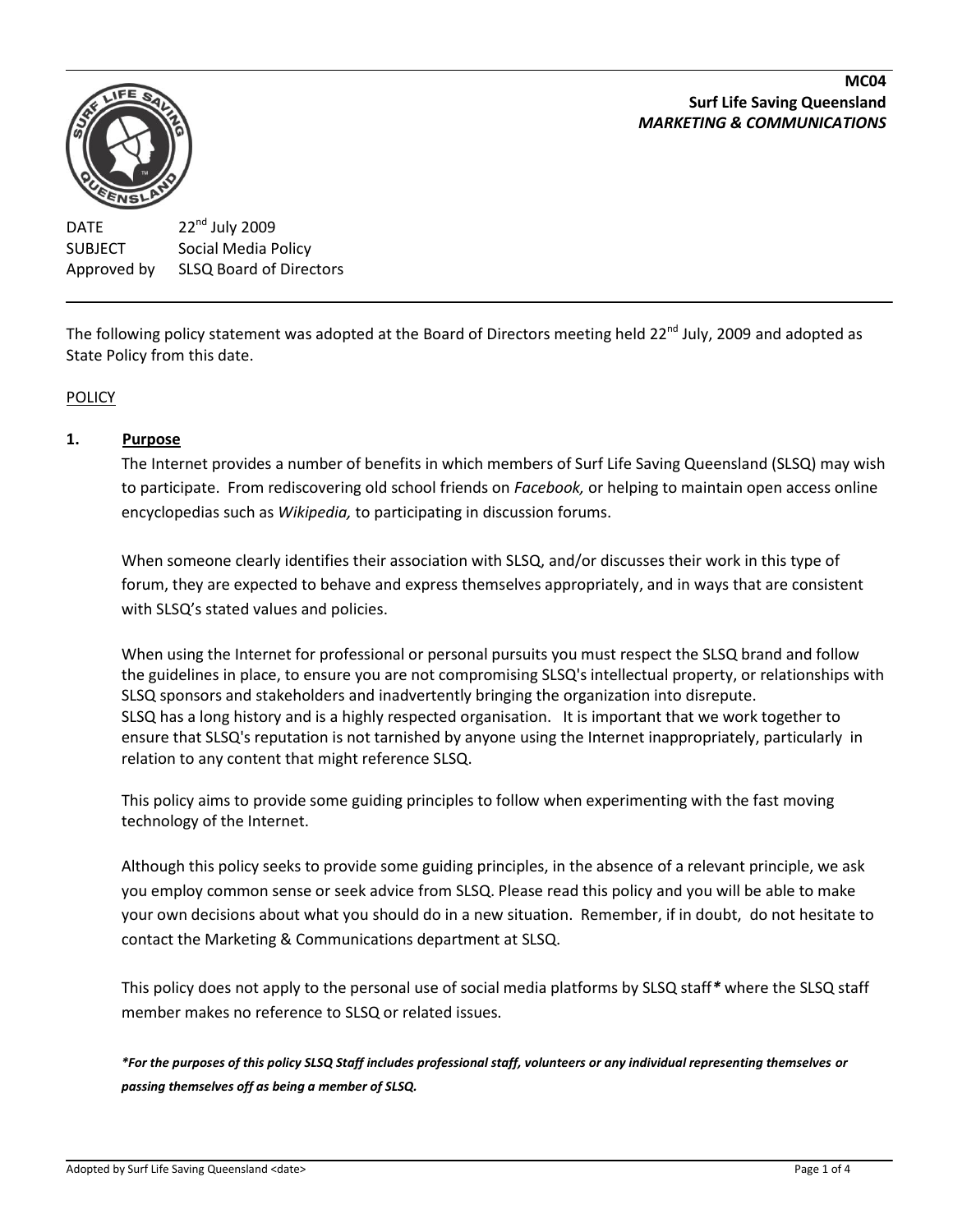## **2. Scope**

This policy covers all forms of social media. Social media includes such activities as:

- maintaining a profile page on social or business networking sites (eg. such as LinkedIn, Facebook, Shutterfly, Twitter or MySpace);
- commenting on other people's blogs for personal or business reasons;
- leaving product or service reviews on retailer sites, or customer review sites;
- taking part in online votes and polls;
- taking part in conversations on public and private web forums (message boards); or
- editing a Wikipedia page.

The intent of this policy is to include:

## *"Anything posted online where you share information that might affect colleagues, clients, sponsors or Surf Life Saving Queensland as an organisation."*

## **3. Guiding Principles**

- 3.1 The web is not anonymous. Assume that everything you write can be traced back to your organisation (in this case SLSQ), if not you personally.
- 3.2 Due to the unique nature of SLSQ, the boundaries between your work, volunteer time and social life within lifesaving can often be blurred. It is therefore essential that you make a clear distinction between what you do in a professional capacity and what you do, think or say in your capacity as a volunteer for SLSQ. SLSQ considers all members of SLSQ are its representatives.
- 3.3 Honesty is always the best policy, especially online It is important that you think of the web as a permanent record of your online actions and opinions.

### **4. Usage**

- 4.1 All your current professional responsibilities at SLSQ remain in force. For the sake of clarity: whatever you do online:
	- must not interfere with your work commitments;
	- must not contain, or link to, libellous, defamatory or harassing content. This also applies to the use of illustrations or nicknames;
	- must not comment on, or publish, information that is confidential or proprietary to SLSQ, our affiliates, partners or sponsors; and
	- must not bring the organisation or surf lifesaving into disrepute.
- 4.2 Furthermore: you may not use the SLSQ brand to endorse or promote any product, opinion, cause or political candidate; and it must be abundantly clear to all readers that any and all opinion shared are yours and yours alone, and do not represent or reflect the views of SLSQ.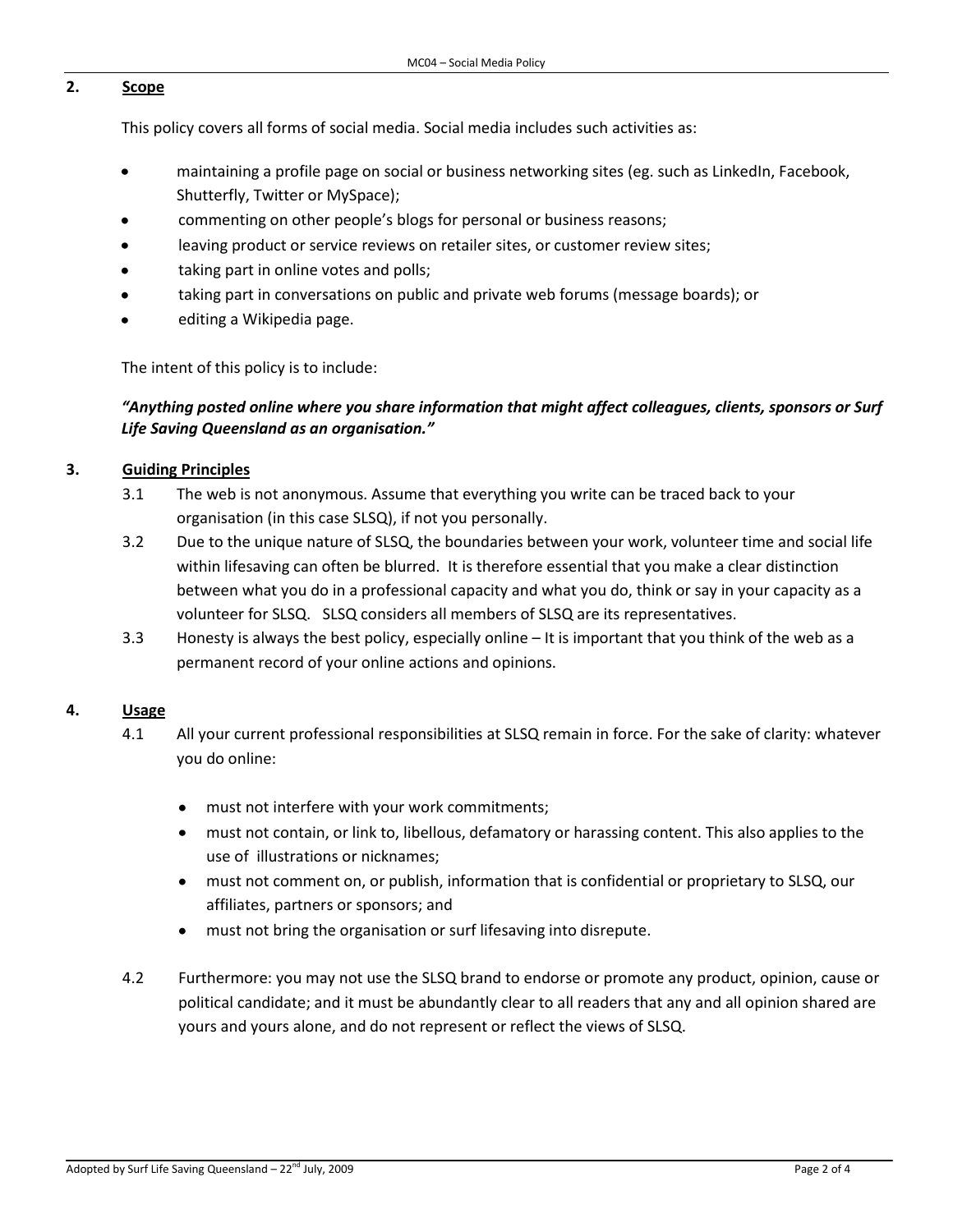## 5. **Branding and Intellectual Property (IP)**

It is important that you do not include the usage of **any** trademarks belonging to Surf Life Saving Australia (SLSA) and SLSQ. These include:

- Club, branch and SLSQ logos,
- The "Life of the Beach" or "Whatever it Takes" slogans,
- Images depicting surf lifesaving volunteers, staff and/or equipment,
- Images with the red and yellow flags,
- Images featuring the SLSA red and yellow noddy /patrol caps or
- Images featuring the official SLSA/SLSQ red and yellow patrol uniforms.
- 5.1 Personal Use
	- You should not use any SLSQ/SLSA intellectual property or imagery on your personal web pages, or on any internet or social networking site.
	- You should not post images containing SLSQ/SLSA trademarks nor SLSQ/SLSA personnel.

## 5.2 Professional Use

When you are using the Internet for professional reasons you should abide by the following principles:

- When creating a new website, social networking page or forum for staff/club member use, you  $\bullet$ should make sure the appropriate person at a club/branch/state level has given you their written consent to create the page or forum;
- When including the use of a logo you should ensure the appropriate logo (club/branch) is selected and that you have received permission in writing to using or replicating the logo in that format;
- When using other intellectual property associated with SLSQ/SLSA you should ensure you have received appropriate written consent;
- Images that contain SLSQ equipment, staff or logos cannot be used without the prior written consent of SLSQ;
- Images that contain other members of SLSQ not be used without the express permission and consent of those members;
- Images of minor children may not be replicated on any site without the written permission of the child's parent and/or guardian.

## **6. Official Surf Life Saving (SLS) blogs, social pages and online forums**

When using official SLS blogs, social pages and online forums, please remember the following:

- Posts must not contain, nor link to, pornographic or indecent content;
- Some hosted sites may sell the right to advertise on their sites through 'pop up' content which may be of a questionable nature. This type of hosted site should not be used for online forums or social pages as the nature of the 'pop up' content cannot be controlled;
- Employees must not use SLSQ online pages to promote personal projects; and
- All materials published or used must respect the copyright of third parties.